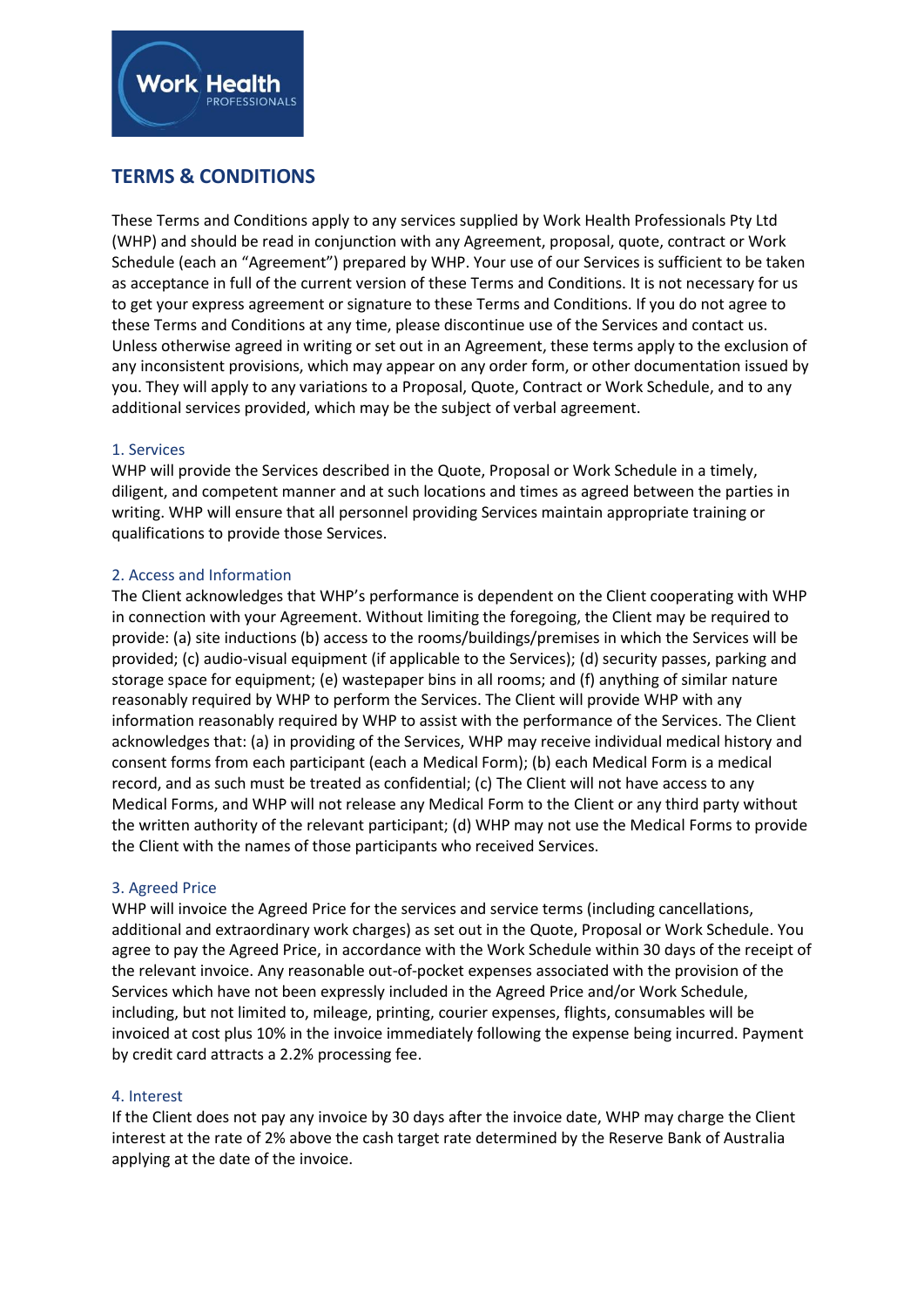

# 5. File storage/destruction

WHP will store the Client file records for 7 years after completion of the Services, following which they may be destroyed without further notice to the Client.

# 6. Cancellation or reasonable postponement of the Services

The Client may require a reasonable adjustment to any Work Schedule on written notice to Work Health Professionals Pty Ltd. The following fees will be incurred on cancellations, non-attendances or variations from your confirmed bookings:

- Less than one-week notice or non-attendance = 100% of fees for services booked.
- One to two weeks' notice = 50% of fees for services booked.
- More than two weeks' notice = no cancellation fee.

# 7. Confidentiality

Obligation of Confidentiality - Neither party will, without the prior written consent of the other, disclose to any third party any Confidential Information which is received from the other and will only use such Confidential Information for the purposes of providing or receiving Services or for its internal record keeping purposes. Each party will exercise the same level of protection and care to safeguard the Confidential Information it receives from the other party that it customarily uses in safeguarding its own confidential information and at a minimum will use reasonable endeavours. Confidential Information disclosed under your Agreement will be subject to this clause 7 for 2 years following the initial date of disclosure other than personal information which will be held as required by law.

Exceptions - These restrictions will not apply:

(a) to any information which: (i) is or becomes generally available to the public other than as a result of a breach of an obligation under this clause 7; (ii) is acquired from a third party without an obligation of confidentiality; or (iii) is or has been independently developed by the recipient or was known to the recipient prior to receipt; or

(b) to any disclosure of Confidential Information: (i) to a party's respective insurers or legal advisors; (ii) to a third party, to the extent that this is required by any court of competent jurisdiction, by a governmental or regulatory authority, or where there is a legal right, duty or requirement so to disclose (in which case the party so disclosing will, where reasonably practicable and legal, first give the other party at least 2 business days' notice in writing); or (iii) by WHP to its Related Bodies Corporate or a third party as may be necessary for the delivery of the Services, subject to such third party agreeing in writing to be bound by similar terms and conditions.

# 8. Intellectual Property

(a) Client Materials - the Client will own the Intellectual Property Rights in any materials which are or were created by or licensed to the Client prior to, or outside of, any engagement with WHP (Client Materials), subject to the remainder of this clause 8. If The Client grants permission to WHP to use the Client Materials, the Client grants to WHP a nonexclusive, royalty-free, world-wide, perpetual right to use, copy, adapt, modify, sub-license and market such Client Materials, but only for the purpose of the provision of the Services and for no other purpose.

(b) Pre-Existing Works - The Intellectual Property Rights in any materials or software (whether written or machine-readable) which are or were created by or licensed to WHP prior to, or outside of, the Client's engagement of WHP , and any subsequent modifications to same (Pre-Existing Work Health Professionals Pty Ltd) will remain vested in WHP or a third party. To the extent that Pre-Existing Works are embedded in any Deliverables, the Client will have a licence to use them in accordance with clause 8(c) below.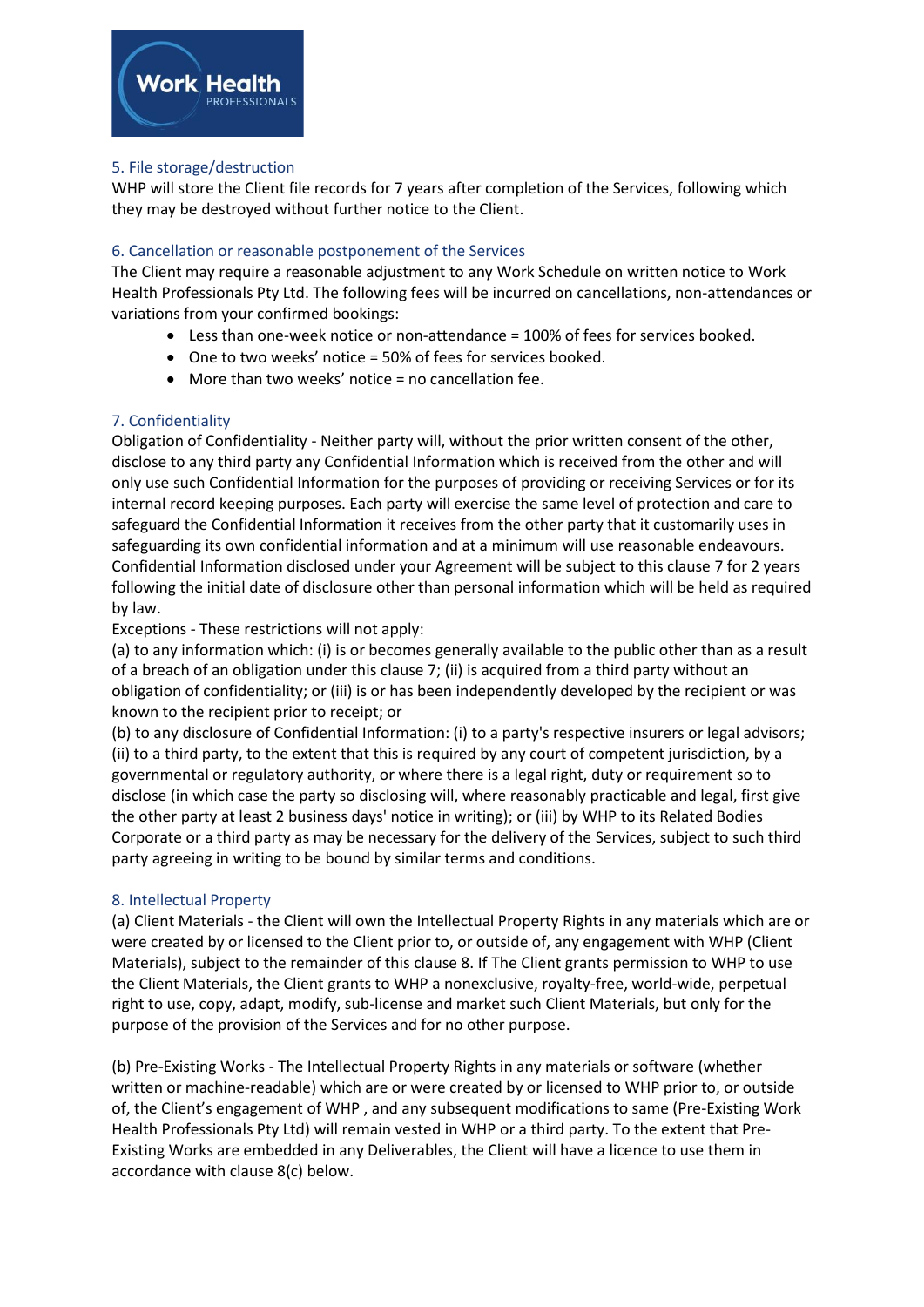

(c) Deliverables - WHP will own the Intellectual Property Rights in all deliverables which are not Client Materials and in all other materials or software created under these terms whether by or on behalf of WHP solely or both parties jointly (Deliverables). Provided the Client has met its payment obligations under these Terms and Conditions or Work Schedule, the Client will have a perpetual non-exclusive, non-transferable licence to use these Deliverables (and any Pre Existing Works to the extent that these are embedded in the Deliverables) for the Client's own internal use and only for the purposes for which they were delivered, but the Client must not provide any Deliverables (or any PreExisting Works, to the extent that these are embedded in the Deliverables), or copies of them, to any third party. Any Deliverables that are not expressly specified in the Schedule as "the Client Materials", "Deliverables" or "Pre-Existing Materials" will be considered "Deliverables".

### 9. No exclusivity

WHP will not be prevented or restricted by anything in these Terms and Conditions or Work Schedule, save only for its obligations with respect to Confidential Information, from providing services to other clients.

### 10. Restraint

Neither the Client nor any of its Related Bodies Corporate may for a period of 12 months from the date of your Agreement solicit, approach or endeavour to entice away any person employed by WHP or any of its Related Bodies Corporate during the period during which the Services are provided, unless that person responds to a bona fide advertisement published by The Client or the relevant Related Body Corporate which is targeted to a wide audience of potential applicants. Neither WHP nor any of its Related Bodies Corporate may for a period of 12 months from the date of your Agreement solicit, approach or endeavour to entice away any person employed by The Client or any of its Related Bodies Corporate, during the period during which the Services are provided, unless that person responds to a bona fide advertisement published by WHP or the relevant Related Body Corporate which is targeted to a wide audience of potential applicants.

# 11. Termination

Termination for cause: Either party (Non-Defaulting Party) may terminate an Agreement, proposal, quote, contract or Work Schedule prepared by WHP, with immediate effect by providing a written notice to the other party (Defaulting Party) if: (a) the Defaulting Party is in material breach of these Terms and Conditions, or terms set out in the Agreement, proposal, quote, contract or Work Schedule, and such breach is not capable of being remedied or if it is capable of being remedied is not remedied within 10 Business Days of the notice to remedy issued to the Defaulting Party; (b) where the Client is the Defaulting Party, the Client fails to pay any invoice by its due date; (c) the Defaulting Party is subject to an Insolvency Event. On termination of the Agreement, the Client must pay WHP all outstanding fees up to the date of termination (whether or not invoiced) and any additional costs or expenses WHP incurs up to the date of termination as a direct result of such termination. Providing the Client gives WHP sufficient notice, WHP will take reasonable steps to mitigate any such costs or expenses. This obligation survives the termination of your Agreement.

#### 12. Relationship of the parties

Each of the Client and WHP are independent contractors. Nothing in your Agreement will constitute or be deemed to constitute a partnership.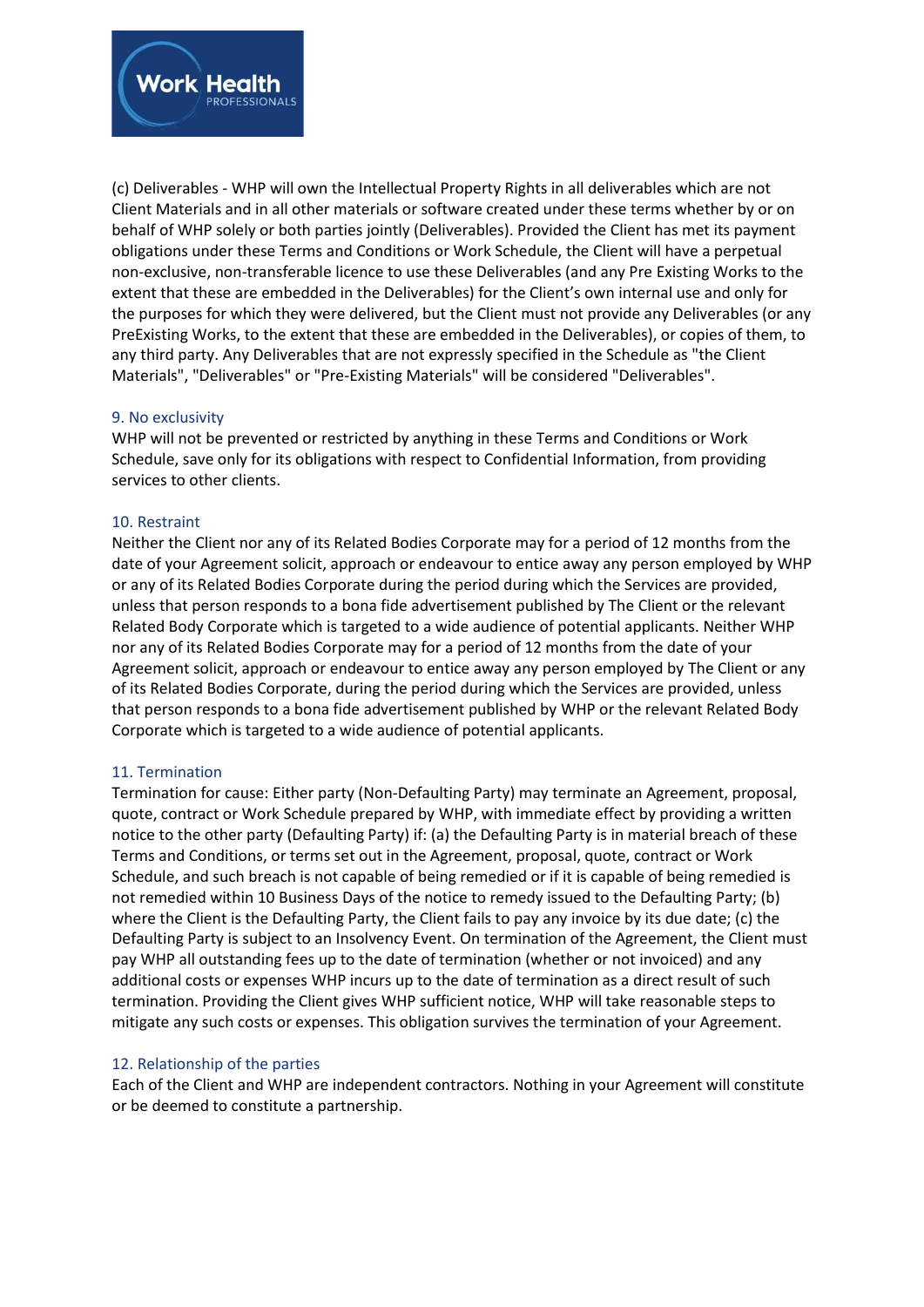

# 13. Liability and acknowledgement of risk

Nothing in your Agreement excludes or limits any liability of either party that cannot be excluded or limited by law. Without limiting the foregoing, regardless of the basis on which the Client is entitled to claim damages from WHP (including fundamental breach, negligence, misrepresentation, or other contract tort or equity claim), to the extent permitted by law, WHP's total liability for all claims under or in connection with your Agreement is limited in the aggregate to an amount equivalent to one times the fees paid under work schedule applicable to the affected Services at the time the first claim is made. Further, neither party will be liable to the other for any loss or damage that was not in the reasonable contemplation of the parties at the time of entering into the Agreement or for any lost profits, lost business opportunity, anticipated savings or any special, indirect, consequential, economic, punitive or exemplary loss or damage, even if informed of the possibility of such loss or damage. To the maximum extent permitted by law all warranties, conditions, representations, or terms not expressly set out in your Agreement or in a proposal are hereby excluded. The Client acknowledges that WHP does not manufacture any materials provided in the provision of Services, including but not limited to vaccines. As a result, WHP cannot guarantee supply of the relevant materials required for provision of the Services. The Client acknowledges that shortages of any such materials are not the responsibility of WHP. WHP reserves the right to refuse to provide any Services to any of the Client's participants if, acting reasonably, WHP or any of its personnel providing the Services determines that providing the relevant Services to the Client participant would compromise or risk his or her health or safety, including but not limited to the circumstances where WHP or any of its personnel determines that any Medical Form is inaccurate or incomplete. The Medical Form for each participant of the Services is required by WHP to ensure that the Services that WHP provides are suitable for the Client participants. Any details that are inaccurate or incomplete on the relevant Medical Form for each participant and which could not reasonably have been detected by WHP or its personnel at the time of providing the Services, may cause WHP to provide inappropriate services and advice, for which the Client acknowledges that WHP does not accept liability, to the extent permitted by law. The Client acknowledges that although rare, some patients are known to suffer adverse reactions, including but not limited to severe allergic reactions or anaphylactic shock, without any prior history of adverse reactions. WHP will direct its personnel performing the Services to monitor the Client's employees for an appropriate period after each individual service but does not accept liability for participants who may suffer an adverse reaction.

# 14. Australian Consumer Law

These Terms and Conditions do not affect any guarantees that cannot be excluded under the Australian Consumer Law. To the extent permitted at law, if the Australian Consumer Law does apply to the Services then any recourse is limited to, at WHP's discretion, resupplying the Services or refunding all or some of the Agreed Price (as required).

# 15. Insurance

WHP will maintain: (a) professional indemnity insurance in respect of liability under your Agreement for an amount of at least \$2 million in the annual aggregate; and (b) public liability insurance for an amount of at least \$10 million in the annual aggregate. Each party will comply with all workers compensation or similar legislation in respect of its employees.

# 16. Dispute Resolution

If a dispute arises in relation to the provision of the Services (Dispute), then: (a) each party will use its best endeavours to settle the Dispute by agreement and act in good faith and cooperate with the other party to resolve the Dispute; (b) if the Dispute is not settled by agreement within 30 days, then, unless both parties agree: i. full written particulars of the Dispute must be promptly given to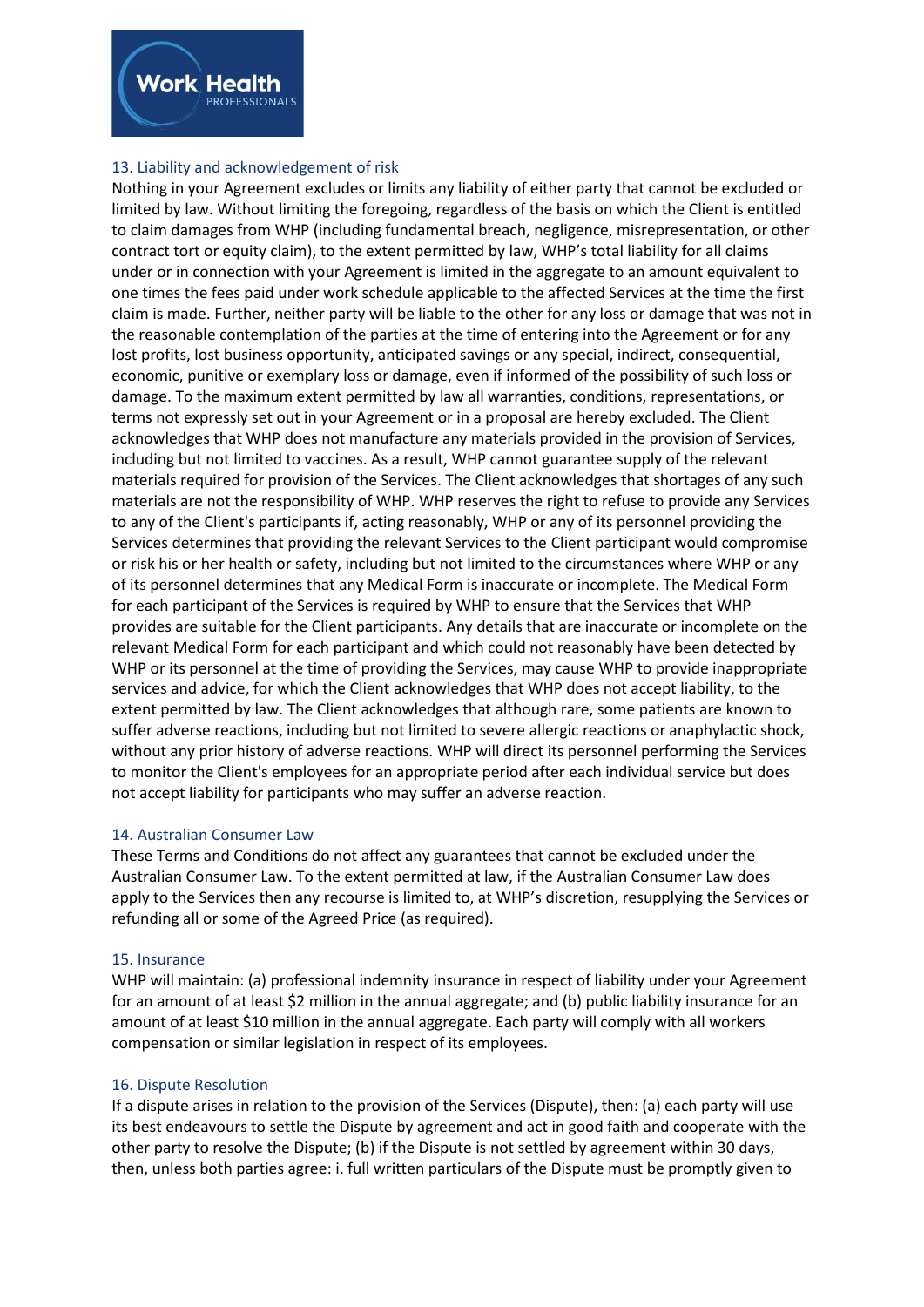

the other party; and ii. the matter must then be referred to mediation in Perth administered by the Australian Commercial Disputes Centre (ACDC) before either party commences any litigation; (c) the mediation under this clause 19.4(b) must be conducted in accordance with the ACDC Guidelines for Commercial Mediation operating at the time the matter is referred to the ACDC (Guidelines) except to the extent that the Guidelines are inconsistent with the terms of your Agreement. The Guidelines set out the procedures to be adopted for the mediation, the process of selection of the mediator and the costs involved; (d) neither party will initiate any litigation during the dispute resolution process outlined in paragraphs (b) to (c) above, unless proceedings are necessary for preserving the party's rights; and (e) each party will continue to comply with all its obligations in your Agreement until the Dispute is resolved.

# 17. GST Definitions:

For the purposes of this clause 17, "acquisition", "consideration", "GST", "GST Law", "input tax credit", "recipient" "supply", "taxable supply", "tax invoice" and "value" have the meaning given by section 195-1 of the A New Tax System (Goods and Services Tax) Act 1999 (Cth). GST exclusive consideration: Except where express provision is made to the contrary, the consideration payable by a party for a taxable supply made by the other party pursuant to your Agreement represents the value of the taxable supply and is expressed to be exclusive of any GST. Consideration to be increased by GST amount: Notwithstanding any other provision of your Agreement, if a party makes a taxable supply in connection with your Agreement (the supplier), then the party liable to pay for the taxable supply (the recipient) must also pay, at the same time and in the same manner as the GST exclusive consideration is otherwise payable, an additional amount equal to the amount of any GST payable in respect of the taxable supply. Further and additional payments: Where your Agreement requires the recipient of a taxable supply to make further and additional payments, whether by way of reimbursement or contribution or other payments, for an amount paid or payable by the supplier in respect of an acquisition from a third party for which the supplier is entitled to claim an input tax credit, the additional amount payable by the recipient will be reduced by the amount of the input tax credit and increased by the amount of GST payable by the supplier in respect of the supply. Tax Invoice: The right of either party to payment under this clause 17 is subject to a valid tax invoice, which complies with GST Law, being issued and delivered by the supplier of the taxable supply to the recipient.

# 18. Notices

Any notice given under your Agreement must be in writing and may be: (a) delivered by hand, in which case the notice will be taken to be received on delivery; (b) sent by pre-paid post to the registered address of the party, in which case the notice will be taken to be received on the second Business Day after the day of posting; or (c) transmitted by electronic mail, in which case the notice will be taken to be received at the time it is recorded as 'sent' and appears in the 'Sent' folder of the sender's electronic mail system. If the delivery is not on a Business Day or is after 5.00pm (recipient's time) on a Business Day, the notice is taken to be received at 9.00am (recipient's time) on the next Business Day.

19. General Precedence: If there is any conflict, inconsistency or ambiguity between any provisions or parts of your Agreement the provisions will prevail in the following decreasing order of precedence: (a) the Terms and Conditions; (b) a Schedule; (c) any document incorporated by reference. Assignment: Your Agreement cannot be assigned by either party without the prior written consent of the other party. Force majeure: WHP is not liable for any act, omission or failure relating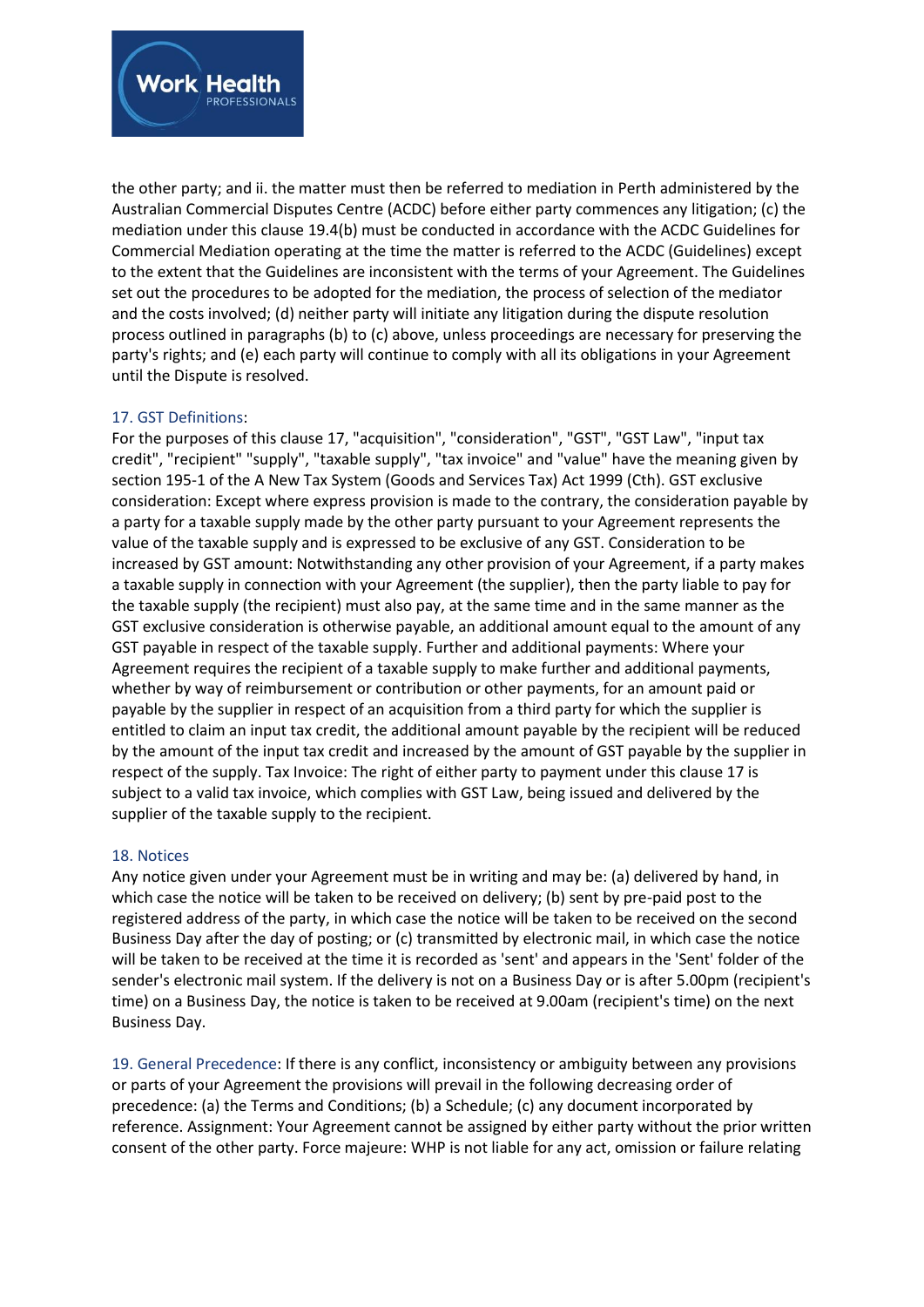

to the Services if that act, omission or failure is directly a result of a cause beyond its reasonable control. This includes extreme weather conditions, civil disruption, act of terrorism, or industrial

action. If such an event occurs WHP will give the Client notice of this and will continue to use its best endeavours to carry out its obligations to The Client. Acts of Government: WHP is not liable for any act, omission or failure relating to the Services if that act, omission, or failure is directly a result of an act of government. If such an event occurs WHP will give the Client notice of this and will continue to use its best endeavours to carry out its obligations to the Client. Whole Agreement: The Agreement replaces any previous individual agreements, arrangements, or understandings between the Client and WHP or any of its Related Bodies Corporate. The Agreement constitutes the whole agreement between the Client and WHP in relation to the Services. Variation: Your Agreement may only be varied in writing and signed by both parties. Severability: Part or all of any provision of your Agreement that is illegal or unenforceable will be severed from your Agreement and will not affect the continued operation of the remaining provisions of your Agreement. Governing Law: Your Agreement will be governed by and construed in accordance with the laws in force in the State of Western Australia and each party submits to the exclusive jurisdiction of the courts of that State.

# 20. Definitions

### Unless expressed or implied to the contrary:

Agreement refers to any Proposal, Quote, Contract or Work Schedule, agreed by you and WHP in any form, which describes the products and services to be delivered by WHP to you as set out in the Agreement.

Work schedule refers to any details as outlined in a document titled Work Schedule, Proposal or Quote.

Agreed Price has the meaning given to this term in any agreed Proposal, Quote, Contract or Work Schedule provided and includes any part payment made by way of a deposit.

THE CLIENT, YOU and YOUR means the person or company who contracts with WHP to provide products and services. An Agent may represent the Client who acts with the Client's authority and arranges or directs services on the Client's behalf.

Confidential Information means all information that the disclosing party provides or makes available to the recipient party in connection with your Agreement (regardless of the form in which the information is provided) that is marked as "confidential" or that is by its nature manifestly confidential. Insolvency Event means in relation to a party any of the following occurring: (a) an order being made, or that party WHP passing a resolution, for its winding up; (b) an application being made to a court for an order for its winding up which application is not stayed, withdrawn or dismissed within 5 Business Days of being made; (c) an administrator being appointed; (d) that party resolving to appoint a controller (as defined in the Corporations Act 2001 (Cth)) or analogous person to it or any of its assets; (e) an application being made to a court for an order to appoint a receiver, receiver and manager, provisional liquidator, trustee for creditors or in bankruptcy or analogous person to that party or any of its assets, which application is not stayed, withdrawn or dismissed within 5 Business Days of being made; (f) that party being taken under section 459F (1) of the Corporations Act 2001 (Cth) to have failed to comply with a statutory demand; (g) it becoming insolvent (as defined in the Corporations Act 2001 (Cth)) or claiming to be insolvent; or (h) any analogous event (including any analogous event under the laws of any applicable jurisdiction). Intellectual Property means any type of intellectual property anywhere in the world including without limitation: (a) any patents, utility models, copyrights (including future copyrights) registered or unregistered trade marks or service marks, trade names, brand names, indications of source or appellations of origin, eligible layout rights, plant variety rights, registered or unregistered designs, drawings, specifications or technology or commercial names or designations; (b) any invention,